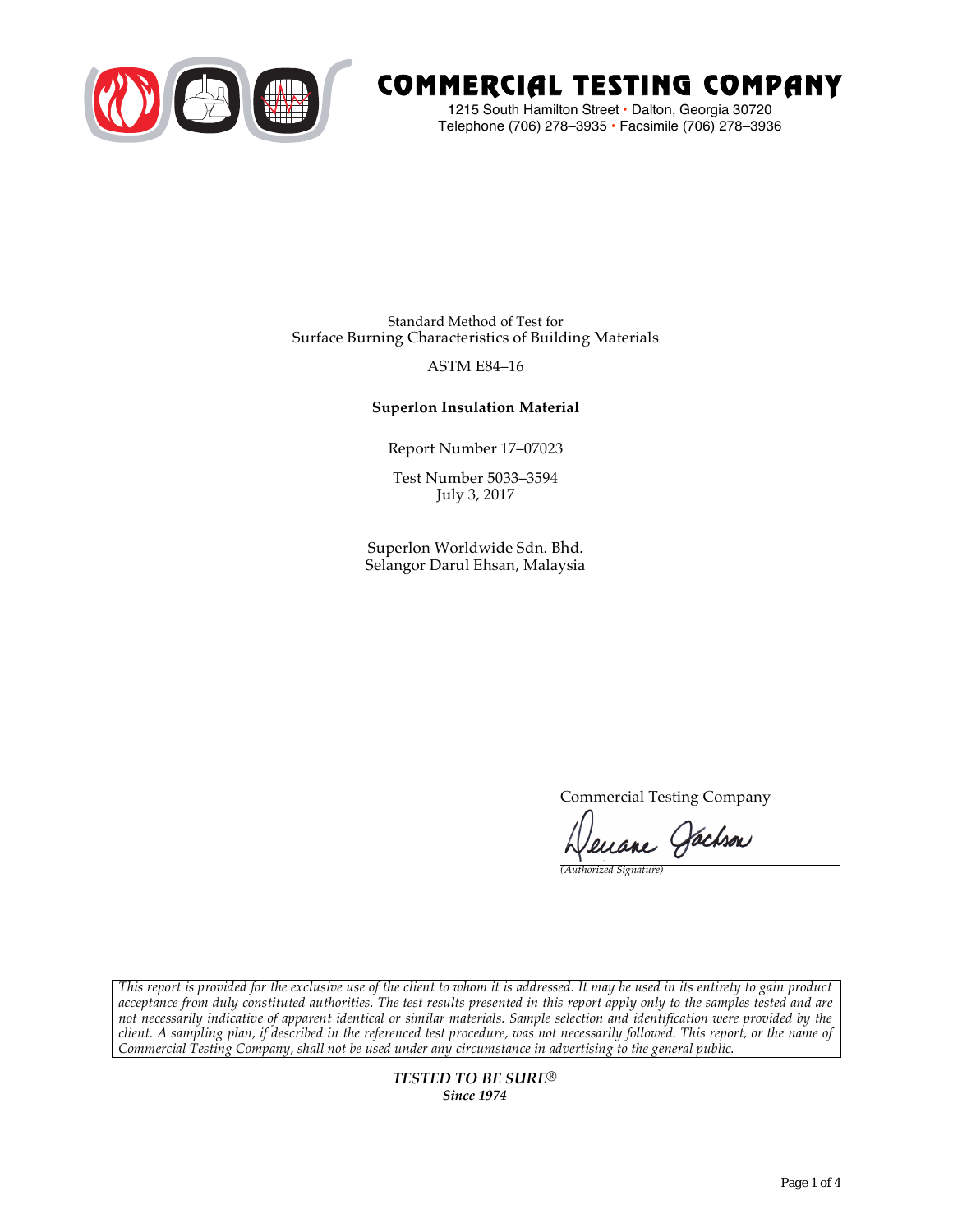## **INTRODUCTION**

This report is a presentation of results of a surface flammability test on a material submitted by Superlon Worldwide Sdn. Bhd., Selangor Darul Ehsan, Malaysia.

The test was conducted in accordance with the ASTM International fire-test-response standard E84–16, *Surface Burning Characteristics of Building Materials*, sometimes referred to as the Steiner tunnel test. ASTM E84 is an American National Standard (ANSI) and has been approved for use by agencies of the Department of Defense. The ASTM E84 test method is the technical equivalent of UL No. 723. The test is applicable to exposed interior surfaces such as walls and ceilings. The test is conducted with the specimen in the ceiling position with the surface to be evaluated face down toward the ignition source. Thus, specimens shall either be self-supporting by its own structural quality, held in place by added supports along the test surface, or secured from the back side.

This standard is used to measure and describe the response of materials, products, or assemblies to heat and flame under controlled conditions, but does not by itself incorporate all factors required for firehazard or fire-risk assessment of the materials, products, or assemblies under actual fire conditions.

#### **PURPOSE**

The purpose of the test is to provide only the comparative measurements of surface flame spread and smoke development of materials with that of select grade red oak and fiber–reinforced cement board, Grade II, under specific fire exposure conditions. The test exposes a nominal 24-foot long by 20-inch wide test specimen to a controlled air flow and flaming fire adjusted to spread the flame along the entire length of a red oak specimen in 5½ minutes. During the 10-minute test duration, flamespread over the specimen surface and density of the resulting smoke are measured and recorded. Test results are calculated relative to red oak, which has an arbitrary rating of 100, and fiber–reinforced cement board, Grade II, which has a rating of 0.

The test results are expressed as Flame Spread Index and Smoke Developed Index. The Flame Spread Index is defined in ASTM E176 as "a number or classification indicating a comparative measure derived from observations made during the progress of the boundary of a zone of flame under defined test conditions." The Smoke Developed Index, a term specific to ASTM E84, is defined as "a number or classification indicating a comparative measure derived from smoke obscuration data collected during the test for surface burning characteristics." There is not necessarily a relationship between the two measurements.

The method does not provide for measurement of heat transmission through the surface tested, the effect of aggravated flame spread behavior of an assembly resulting from the proximity of combustible walls and ceilings, or classifying a material as noncombustible solely by means of a Flame Spread Index.

The zero reference and other parameters critical to furnace operation are verified on the day of the test by conducting a 10–minute test using 1/4–inch fiber–reinforced cement board, Grade II. Periodic tests using NOFMA certified 23/32–inch select grade red oak flooring provide data for the 100 reference.

#### **TEST SAMPLE**

The test sample, selected by the client, was identified as **Superlon Insulation Material**, a black elastomeric insulation. The material was conditioned to equilibrium in an atmosphere with the temperature maintained at 71  $\pm$  2°F and the relative humidity at 50  $\pm$  5 percent. For testing, one length of the material, measuring 2 feet wide by 24 feet in length, was free laid over a 2-inch hexagonal wire mesh supported by 1/4-inch diameter steel rods spanning the ledges of the tunnel furnace at 24-inch intervals. This method of auxiliary sample support is described in Appendix X1 of the E84 standard, Guide to Mounting Methods, Sections X1.1.2.2 (a) and X1.1.2.3.

## **TEST RESULTS**

The test results, calculated on the basis of observed flame propagation and the integrated area under the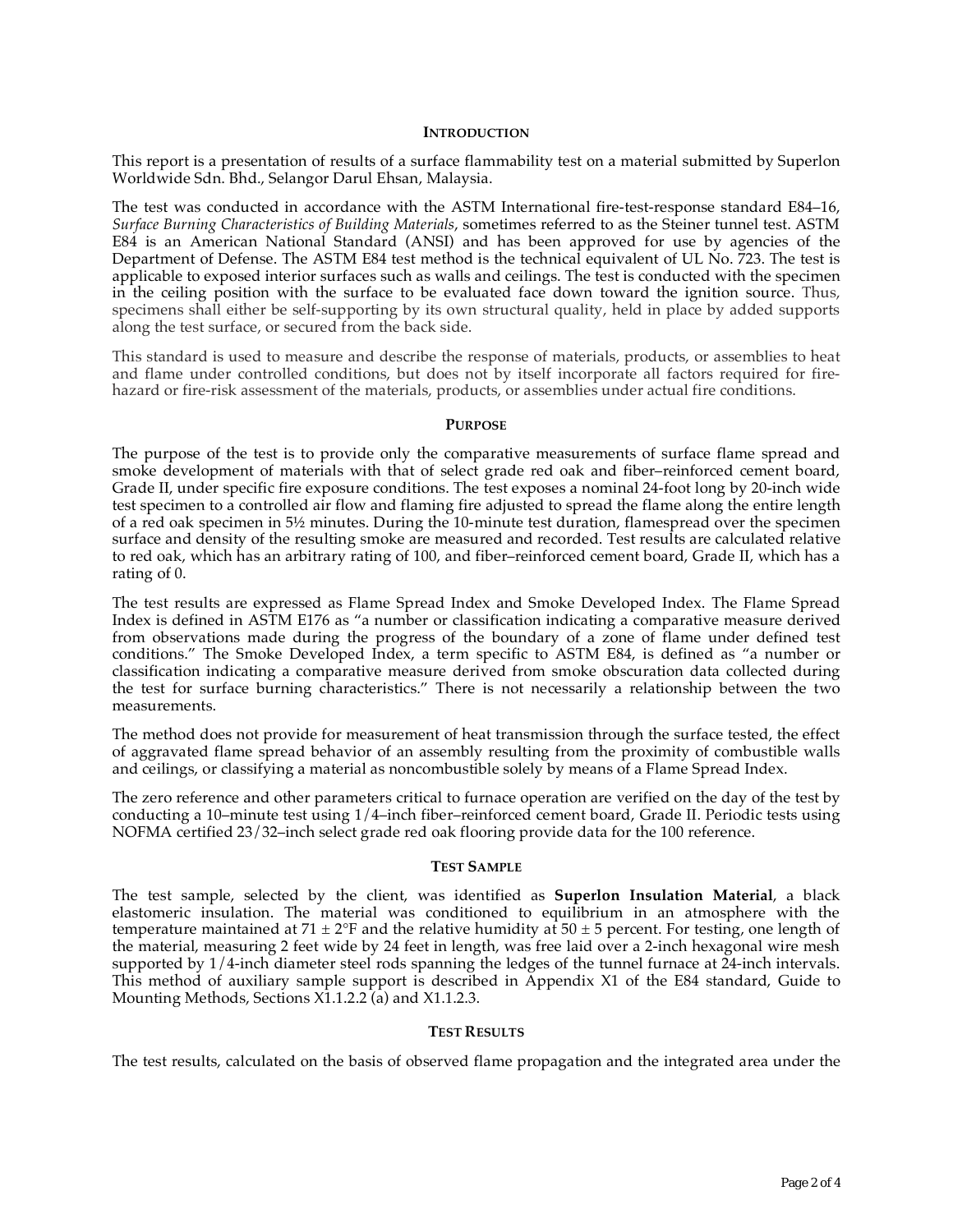recorded smoke density curve, are presented below. The Flame Spread Index obtained in E84 is rounded to the nearest number divisible by five. Smoke Developed Indices are rounded to the nearest number divisible by five unless the Index is greater than 200. In that case, the Smoke Developed Index is rounded to the nearest 50 points. The flame spread and smoke development data are presented graphically at the end of this report.

| <b>Test Specimen</b>                    | Flame Spread Index | <b>Smoke Developed Index</b> |
|-----------------------------------------|--------------------|------------------------------|
| Fiber-Reinforced Cement Board, Grade II |                    |                              |
| Red Oak Flooring                        | 100                | 100                          |
| <b>Superlon Insulation Material</b>     | 25                 |                              |

#### **OBSERVATIONS**

Specimen ignition over the burners occurred at 0.05 minute. Surface flame spread was observed to a maximum distance of 5.37 feet beyond the zero point at 1.08 minutes. The maximum temperature recorded during the test was 535°F. For information purposes, the actual (unrounded) Flame Spread and Smoke Developed Indices were 26.5 and 33.5 respectively.

## **CLASSIFICATION**

The Flame Spread Index and Smoke Developed Index values obtained by ASTM E84 tests are frequently used by code officials and regulatory agencies in the acceptance of interior finish materials for various applications. The most widely accepted classification system is described in the National Fire Protection Association publication NFPA 101 *Life Safety Code*, where:

| Class A | 0 – 25 Flame Spread Index             | $0 - 450$ Smoke Developed Index |
|---------|---------------------------------------|---------------------------------|
|         | Class B $26 - 75$ Flame Spread Index  | $0 - 450$ Smoke Developed Index |
|         | Class C $76 - 200$ Flame Spread Index | $0 - 450$ Smoke Developed Index |

Class A, B, and C correspond to Type I, II, and III respectively in other codes. They do not preclude a material being otherwise classified by the authority of jurisdiction.